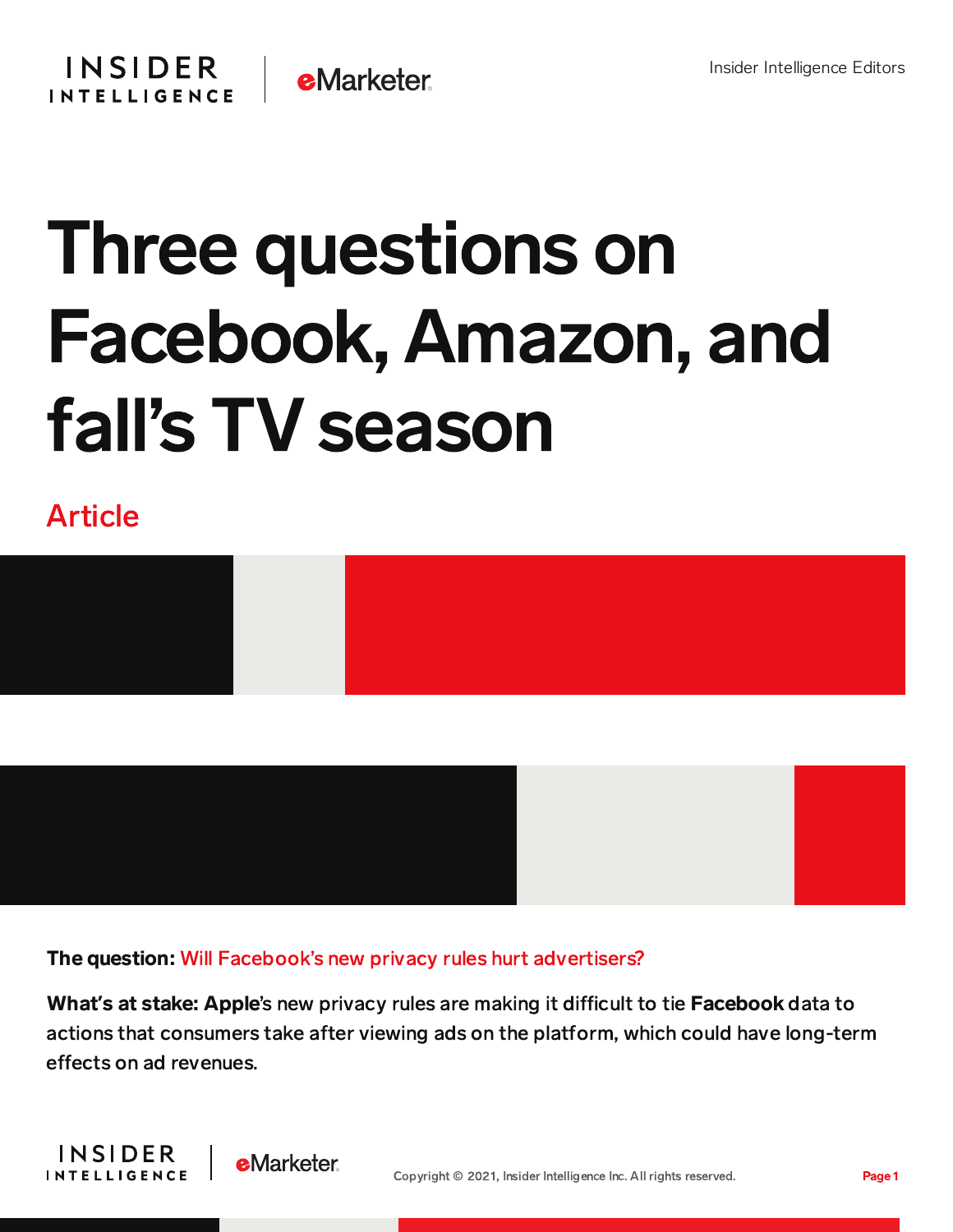How we got here: In April, Apple's AppTrackingTransparency (ATT) update came into effect, where users were asked if they wanted their activity in certain apps to be tracked. Only 23% of worldwide iOS users have opted in to being tracked, according to app analytics provider Flurry. That means Facebook, which attracts the most ad spend of any platform, is hardpressed to track conversions.

What**'**s next: To get around the issue, Facebook is leaning on statistical modeling instead of Apple data—and for some advertisers, that may not be good enough.

## The question: Is Amazon facing a "brain drain"?

What**'**s at stake: Amid the most significant leadership transition since its founding, Amazon is facing questions about its continued growth trajectory.

Who's on the move: There's been some concern about "brain drain" (i.e., valuable talent moving to other firms.

- New CEO Andy Jassy took over for founder Jeff Bezos on July 5, raising the inevitable questions as to whether Jassy can lead the company as successfully as his predecessor. Jassy had run AWS, Amazon's highly profitable cloud-computing division, since it was first launched in 2006.
- Twenty-three-year Amazon veteran Charlie Bell, who was a potential candidate to replace Jassy at AWS, departed for Microsoft's cloud division.
- Amazon faced a turnover rate of 12.9% at the vice president level and above, per a 15-month analysis by Insider that concluded in April.

## The question: Can broadcasters take on streamers this fall?

What**'**s at stake: After the amount of new content and ad spending on TV slowed in 2020, networks are putting their best foot forward this fall to fight for viewer and advertiser attention, and to see which pandemic trends will stick around.

According to new data from Variety Intelligence Platform's "The [Demographic](https://variety.com/vip-special-reports/the-demographic-divide-a-special-report-1235044809/) Divide" report, network TV viewership is still within the purview of older generations, but time spent with entertainment overall goes up among younger cohorts.

According to survey findings, viewers ages 60 and up said they spend 29% of their time with entertainment watching network TV. On the other hand, viewers ages 45–59, 30–44, and 15–29 said network TV makes up 20%, 11%, and 8% of their entertainment time, respectively.